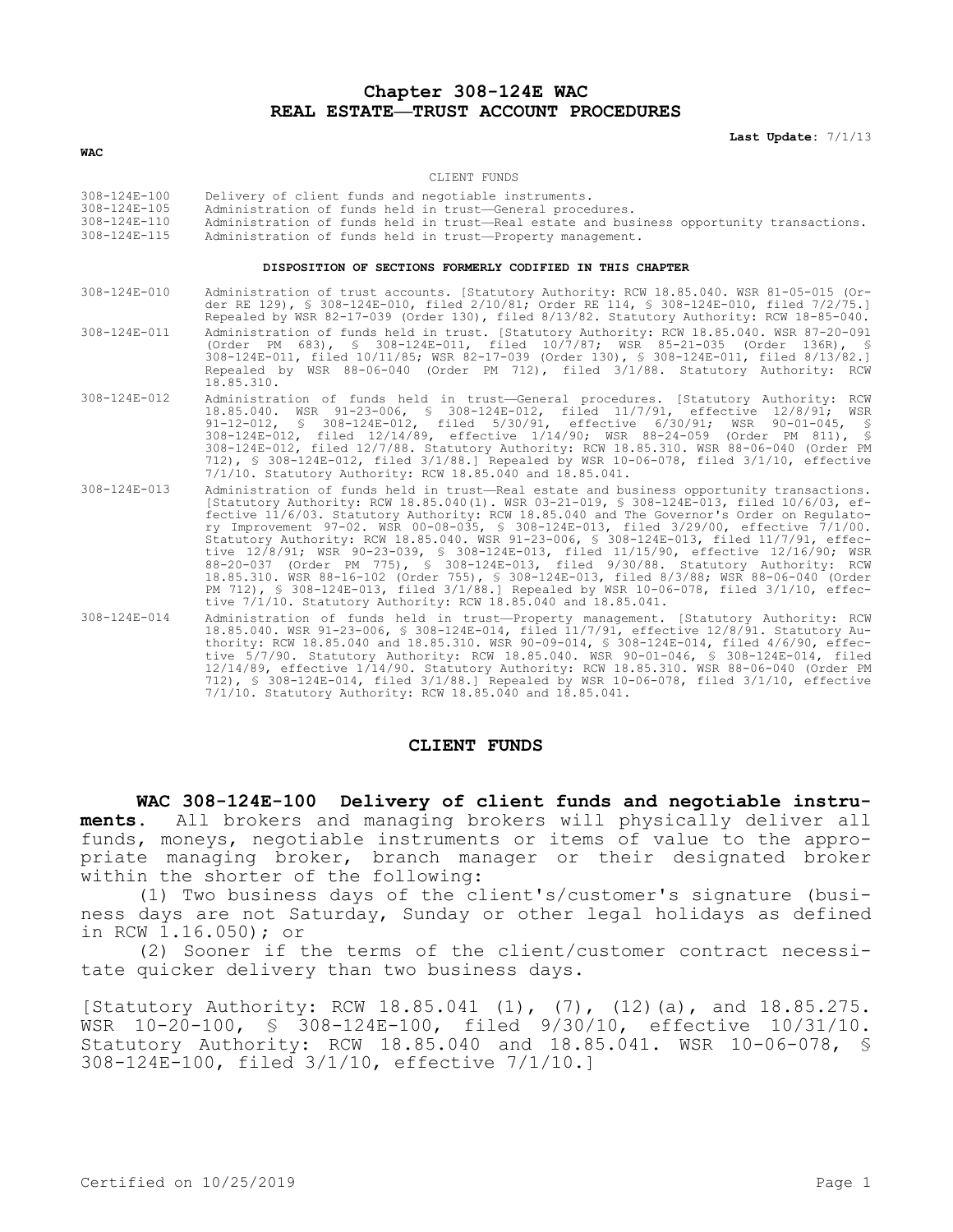**WAC 308-124E-105 Administration of funds held in trust—General procedures.** Any real estate broker who receives funds or moneys from any principal or any party to a real estate or business opportunity transaction, property management agreement, contract/mortgage collection agreement, or advance fees, shall hold the funds or moneys in trust for the purposes of the brokerage service contract or transaction, and shall not utilize such funds or moneys for the benefit of the broker, managing broker, real estate firm or any person not entitled to such benefit. Designated brokers are responsible for ensuring their affiliated licensees safeguard client funds by following these rules. Funds or moneys received in trust shall be deposited in a bank, savings association, or credit union insured by the Federal Deposit Insurance Corporation or the share insurance fund of the National Credit Union Administration, or any successor federal deposit insurer. The financial institution must be able to accept service in Washington state. The designated broker is responsible for the administration of trust funds and accounts to include, but not be limited to:

- Depositing;
- Holding;
- Disbursing;
- Receipting;
- Posting;
- Recording;
- Accounting to principals;

• Notifying principals and cooperating licensees of material facts; and

• Reconciling and properly setting up a trust account. The designated broker is responsible for handling trust funds as provided herein.

(1) Bank accounts shall be designated as trust accounts in the firm name or assumed name as licensed.

(2) Interest credited to a client's account must be recorded as a liability on client ledger. Interest assigned or credited by written assignment agreement to the firm may not be maintained in the trust account. The designated broker is responsible for making arrangements with the financial institution to credit this interest to the general account of the firm.

(3) The designated broker shall establish and maintain a system of records and procedures approved by the real estate program that provides for an audit trail accounting of all funds received and disbursed. All funds must be identified to the account of each individual client.

(4) Alternative systems of records or procedures proposed by a designated broker shall be approved in advance in writing by the real estate program.

(5) The designated broker shall be responsible for deposits, disbursements, or transfers of clients' funds received and held in trust.

(6) All funds or moneys received for any reason pertaining to the sale, renting, leasing, optioning of real estate or business opportunities, contract or mortgage collections or advance fees shall be deposited in the firm's real estate trust bank account not later than the next banking day following receipt thereof; except:

(a) Cash must be deposited in the firm's trust account not later than the next banking day;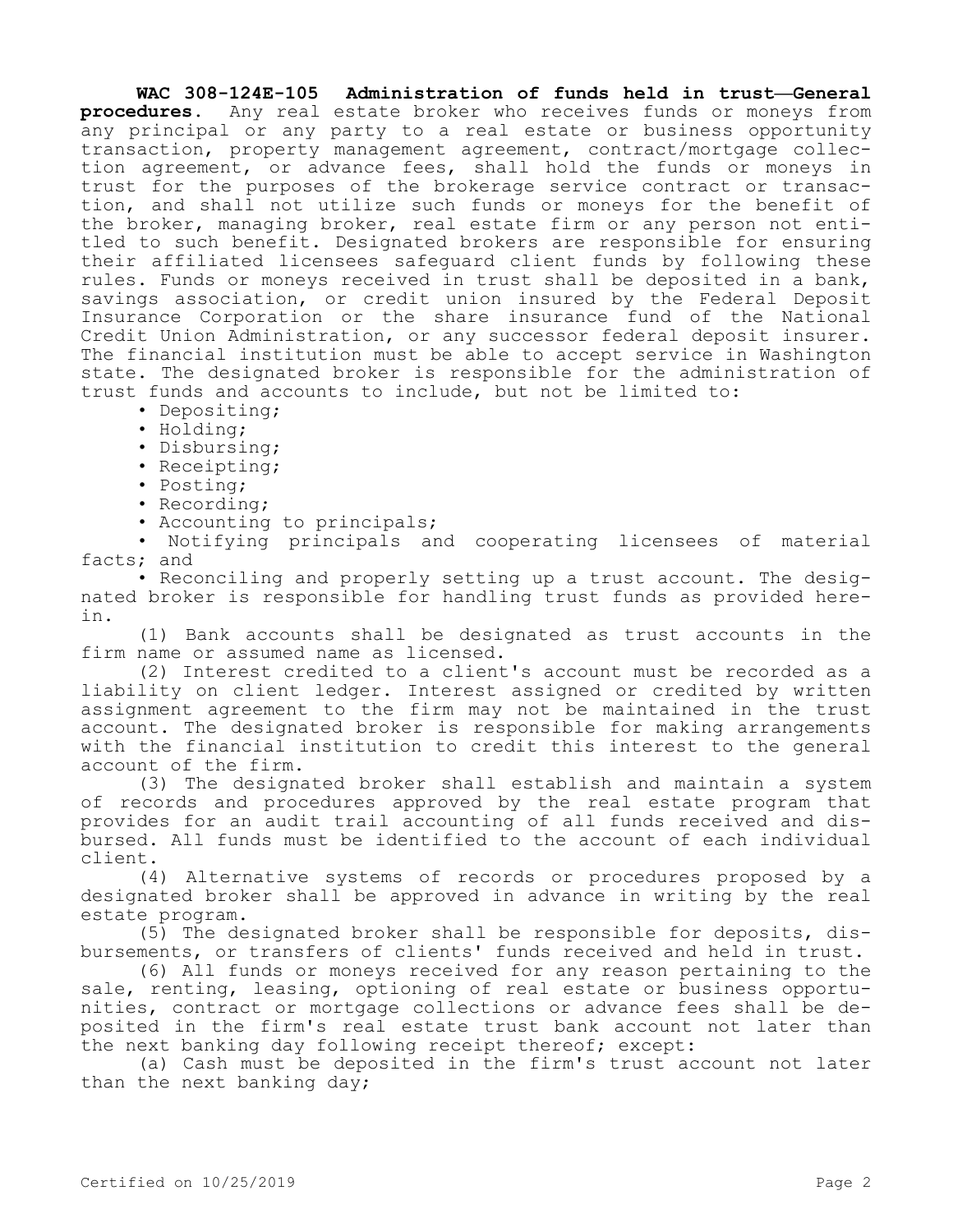(b) Checks received as earnest money deposits when the earnest money agreement states that a check is to be held for a specified length of time or until the occurrence of a specific event; and

(c) For purposes of this section, Saturday, Sunday, or other legal holidays as defined in RCW 1.16.050 shall not be considered a banking day.

(7) All checks, funds or moneys received shall be identified by the date received and by the amount, source and purpose on either a cash receipts journal or duplicate receipt retained as a permanent record.

(8) All deposits to the trust bank account shall be identified by the source of funds and transaction to which it applies.

(9) An individual client's ledger sheet shall be established and maintained for each client for whom funds are received in trust, which shows all receipts and disbursements. The firm will maintain the minimum amount required by the financial institution in the trust account to prevent the trust account from being closed. A ledger sheet identified as "opening account" will be required for funds that are used to open the account or to keep the trust account from being closed. The credit entries must show the date of deposit, amount of deposit, and item covered including, but not limited to "earnest money deposit," "down payment," "rent," "damage deposit," "rent deposit," "interest," or "advance fee." The debit entries must show the date of the check, check number, amount of the check, name of payee and item covered. The "item covered" entry may indicate a code number per chart of accounts, or may be documented by entry in a cash receipts journal, cash disbursements journal, or check voucher.

(10) The reconciled real estate trust bank account balance must be equal at all times to the outstanding trust liability to clients and the funds in the "open account" ledger. The balance shown in the check register or bank control account must equal the total liability to clients and the "open account" ledger.

(11) The designated broker shall be responsible for preparation of a monthly trial balance of the client's ledger, reconciling the ledger with both the trust account bank statement and the trust account check register or bank control account. The checkbook balance, the bank reconciliation and the client ledgers (including the "open account" ledger) must be in agreement at all times. A trial balance is a listing of all client ledgers, including the "open account" ledger, showing the owner name or control number, date of last entry to the ledger and the ledger balance.

(12) All disbursements of trust funds shall be made by check, or electronic transfer, drawn on the real estate trust bank account and identified thereon to a specific real estate or business opportunity transaction, or collection/management agreement. The number of each check, amount, date, payee, items covered and the specific client's ledger sheet debited must be shown on the check stub or check register and all data must agree exactly with the check as written. No check numbers on any single trust account can be duplicated.

(a) No disbursement from the trust account shall be made based upon wire transfer receipts until the deposit has been verified.

(b) The designated broker must provide a follow-up "hard-copy" debit memo when funds are disbursed via wire transfer.

(c) The designated broker shall retain in the transaction file a copy of instructions signed by the owner of funds to be wire-transferred which identifies the receiving entity and account number.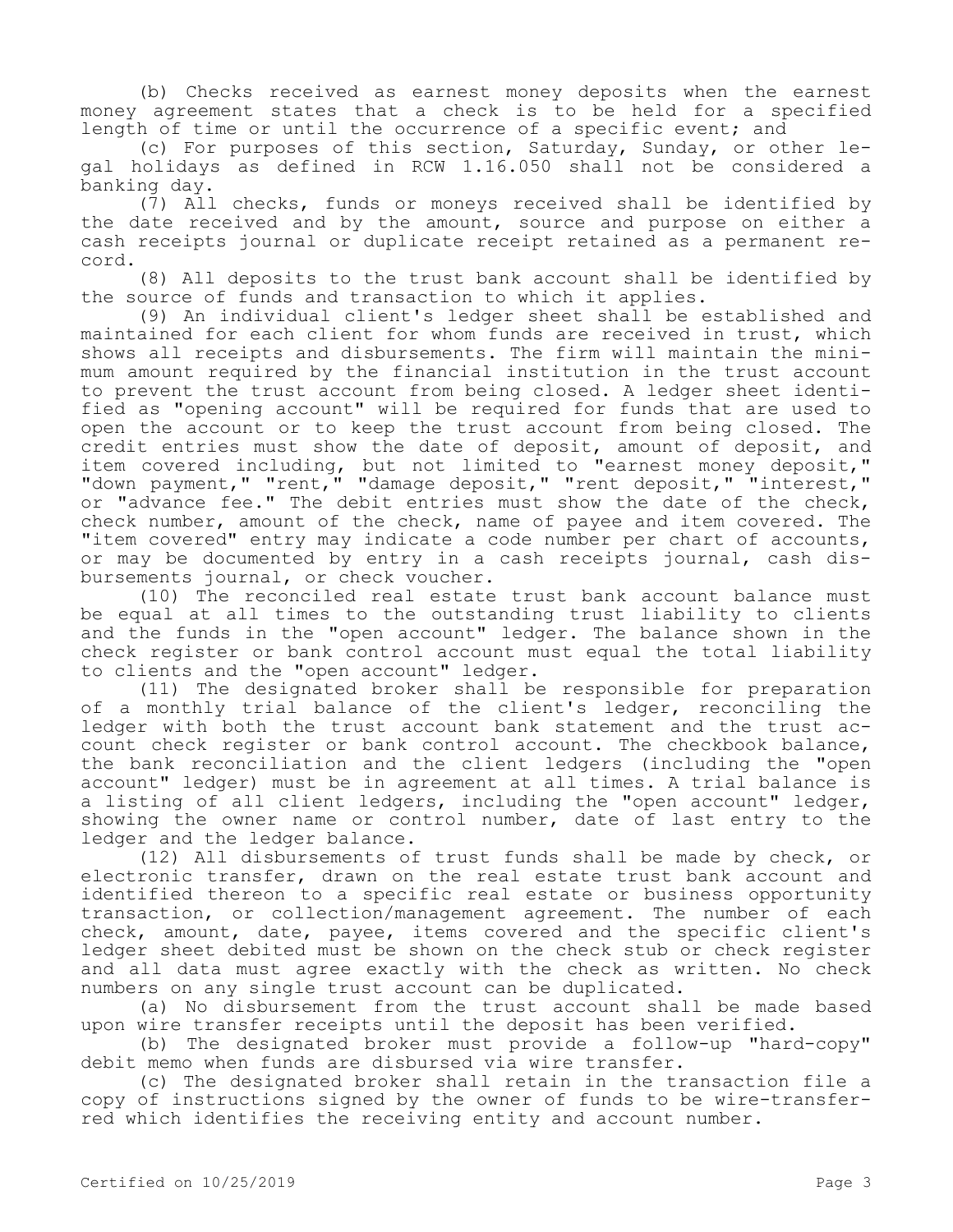(13) Voided checks written on the trust bank account shall be permanently defaced and shall be retained.

(14) Commissions owed to another firm may be paid from the real estate trust bank account. Those commissions shall be paid promptly upon receipt of funds. Commissions shared with another firm are a reduction of the gross commissions received.

(15) No deposits to the real estate trust bank account shall be made of funds:

(a) That belong to the designated broker or the real estate firm, except that a designated broker may deposit a minimal amount to open the trust bank account or maintain a minimal amount to keep the account from being closed; or

(b) That do not pertain to a client's real estate or business opportunity sales transaction or are not received in connection with a client's rental, contract or mortgage collection account.

(16) No disbursements from the real estate trust bank account shall be made:

(a) For items not pertaining to a specific real estate or business opportunity transaction or a rental, contract or mortgage collection account;

(b) Pertaining to a specific real estate or business opportunity transaction or a rental, contract or mortgage collection account in excess of the actual amount held in the real estate trust bank account in connection with that transaction or collection account;

(c) In payment of a commission owed to any person licensed to the firm or in payment of any business expense of the firm. Payment of commissions to persons licensed to the firm or of any business expense of the designated broker or firm shall be paid from the regular business bank account of the firm.

(d) For bank charges of any nature, including bank services, checks or other items, except as specified in WAC  $308-124E-110$  (1)(a) and (d). Bank charges are business overhead expenses of the real estate firm. Arrangements must be made with the bank to have any such charges applicable to the real estate trust bank account charged to the regular business bank account, or to provide a separate monthly statement of bank charges so that they may be paid from the firm's business bank account.

(17) The provisions of this chapter are applicable to manual or computerized accounting systems. For clarity, the following is addressed for computer systems:

(a) The system must provide for a capability to back up all data files.

(b) Receipt, check or disbursement registers or journals, bank reconciliations, and monthly trial balances will be maintained and available for immediate retrieval or printing upon demand of the department.

(c) The designated broker will maintain a dated source document file or index file to support any changes to existing accounting records.

[Statutory Authority: RCW 18.85.041. WSR 13-14-077, § 308-124E-105, filed 7/1/13, effective 8/1/13. Statutory Authority: RCW 18.85.040 and 18.85.041. WSR 10-06-078, § 308-124E-105, filed 3/1/10, effective 7/1/10.]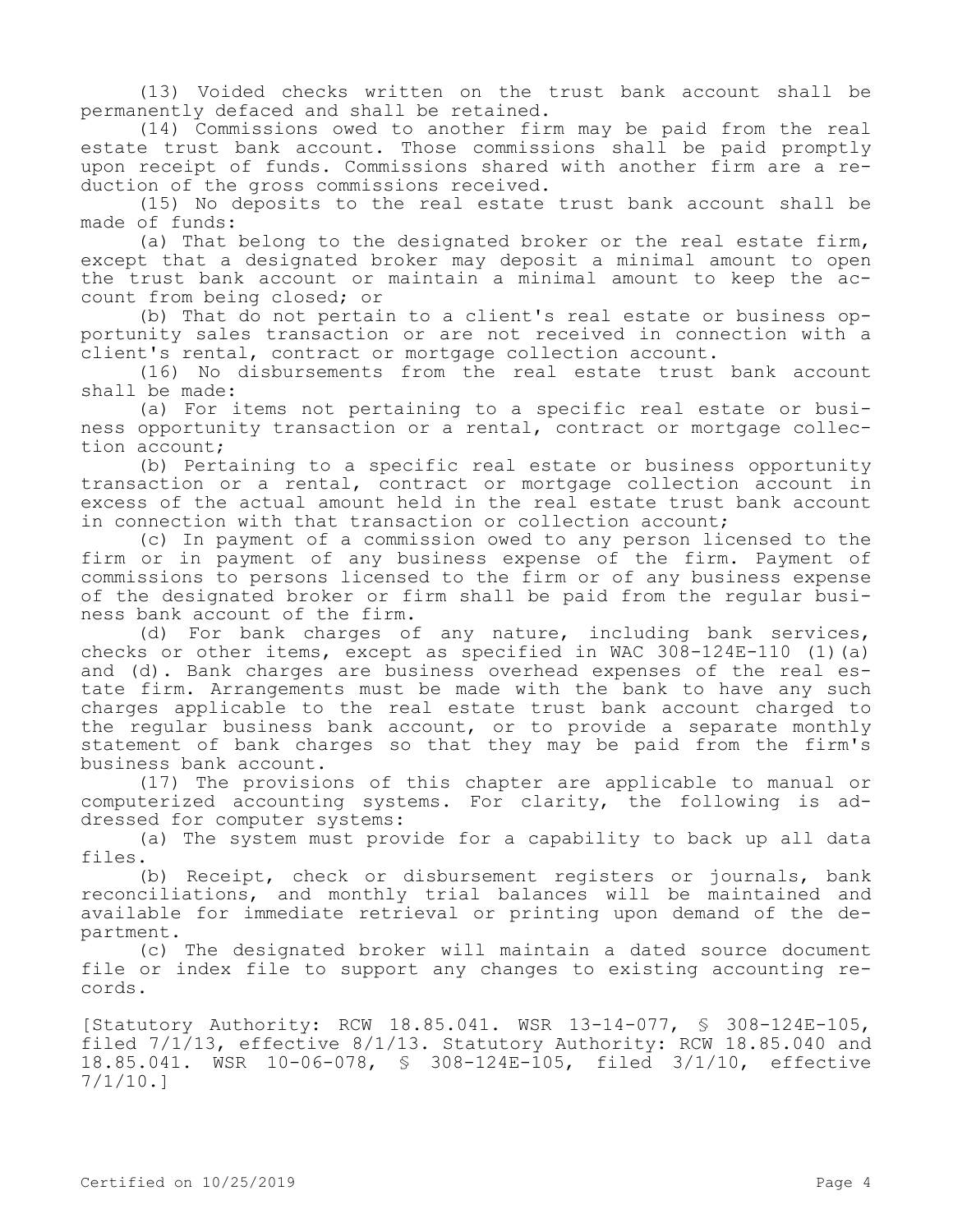**WAC 308-124E-110 Administration of funds held in trust—Real estate and business opportunity transactions.** The procedures in this section are applicable to funds received by the firm in connection with real estate sales, business opportunity transactions or options. These procedures are in addition to the requirements of the general trust account procedures contained in WAC 308-124E-105.

(1) Bank accounts, deposit slips, checks and signature cards shall be designated as trust accounts in the firm or assumed name as licensed. Trust bank accounts for real estate sales or business opportunity transactions shall be interest bearing demand deposit accounts. These accounts shall be established as described in RCW 18.85.285 and this section.

(a) The firm shall maintain a pooled interest-bearing trust account identified as housing trust fund account for deposit of trust funds which are ten thousand dollars or less.

Interest income from this account will be paid to the department by the depository institution in accordance with RCW 18.85.285(8) after deduction of reasonable bank service charges and fees, which shall not include check printing fees or fees for bookkeeping systems.

(b) The licensee shall disclose in writing to the party depositing more than ten thousand dollars that the party has an option between (b)(i) and (ii) of this subsection:

(i) All trust funds not required to be deposited in the account specified in (a) of this subsection shall be deposited in a separate interest-bearing trust account for the particular party or party's matter on which the interest will be paid to the party(ies); or

(ii) In the pooled interest-bearing account specified in (a) of this subsection if the parties to the transaction agree in writing.

(c)(i) For accounts established as specified in (a) of this subsection, the designated broker will maintain an additional ledger with the heading identified as "Housing trust account interest." As the monthly bank statements are received, indicating interest credited, the designated broker will post the amount to the pooled interest ledger. When the bank statement indicates that the interest was paid to the state or bank fees were charged, the designated broker will debit the ledger accordingly.

(ii) For accounts established as specified in (b)(i) of this subsection, the interest earned or bank fees charged will be posted to the individual ledger.

(d) When the bank charges/fees exceed the interest earned, causing the balance to be less than trust account liability, the designated broker shall within one banking day after receipt of such notice, deposit funds from the firm's business account or other nontrust account to bring the trust account into balance with outstanding liability. The designated broker may be reimbursed by the party depositing the funds for these charges for accounts established as specified in (b)(i) of this subsection if the reimbursement is authorized in writing by the party depositing the funds. For accounts established under (a) of this subsection, the designated broker will absorb the excess bank charges/fees as a business expense.

(2) A separate check shall be drawn on the real estate trust bank account, payable to the firm as licensed, for each commission earned, after the final closing of the real estate or business opportunity transaction. Each commission check shall be identified to the transaction to which it applies.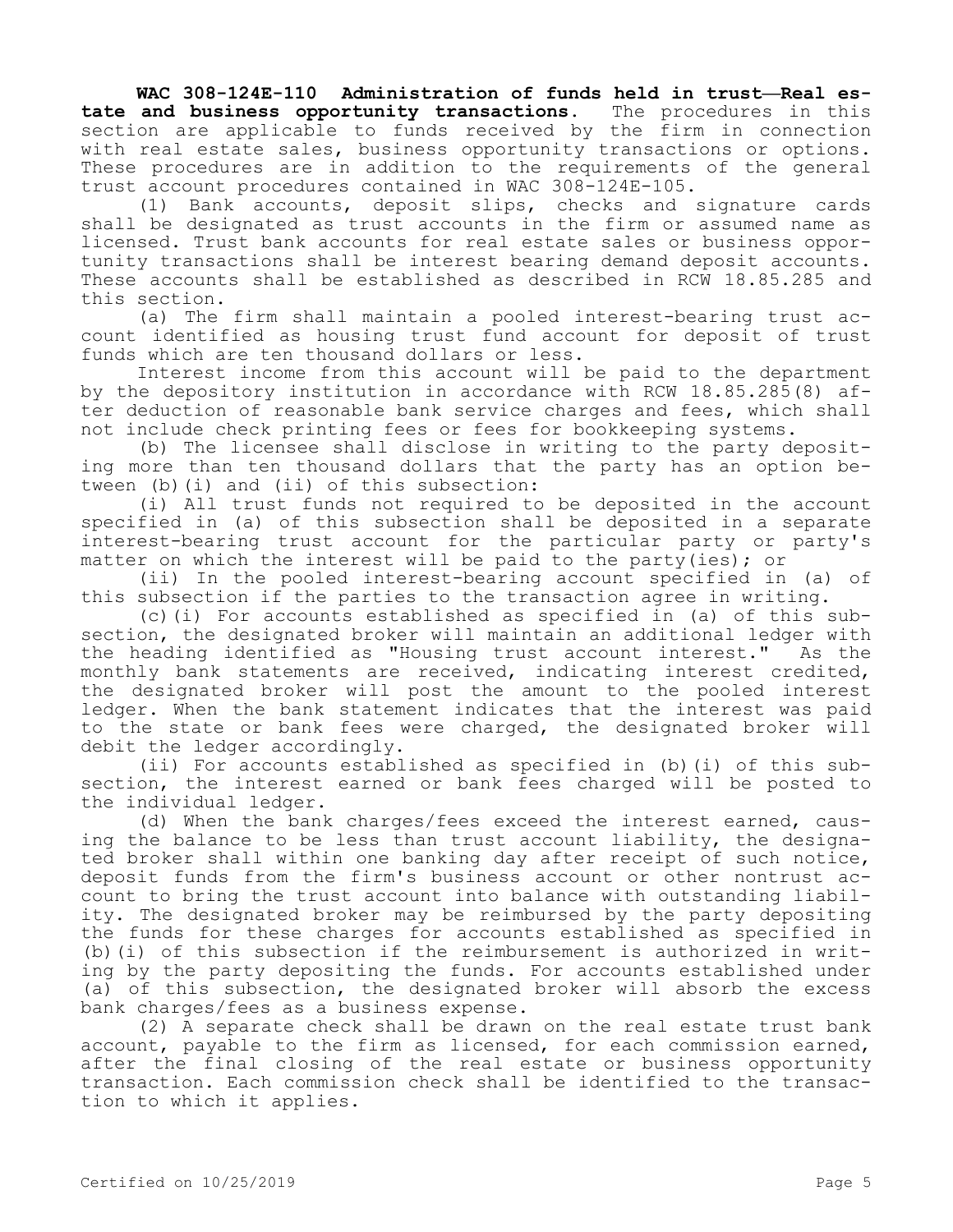(3) No disbursements from the real estate trust bank account shall be made in advance of closing of a real estate or business opportunity transaction or before the happening of a condition set forth in the purchase and sale agreement, to any person or for any reason, without a written release from both the purchaser and seller; except that:

(a) If the agreement terminates according to its own terms prior to closing, disbursement of funds shall be made as provided by the agreement without a written release; and

(b) Funds may be disbursed to the escrow agent designated in writing by the purchaser and seller to close the transaction, reasonably prior to the date of closing in order to permit checks to clear.

(4) When a transaction provides for the earnest money deposit/ note or other instrument to be held by a party other than the firm, a licensee shall deliver the earnest money deposit to the party designated by the terms of the purchase and sale agreement to hold the funds. The licensee shall obtain a dated receipt from the party holding the earnest money funds. The licensee shall deliver the receipt to the designated broker or responsible managing broker. The dated receipt shall be placed in and retained in all participating firm's transaction files. The designated broker has the ultimate responsibility for delivery of the funds.

[Statutory Authority: RCW 18.85.041. WSR 13-14-077, § 308-124E-110, filed  $7/1/13$ , effective  $8/1/13$ . Statutory Authority: RCW 18.85.040 and 18.85.041. WSR 10-06-078, § 308-124E-110, filed 3/1/10, effective 7/1/10.]

**WAC 308-124E-115 Administration of funds held in trust—Property management.** These procedures are applicable to property management and contract/mortgage collection agreements, and are in addition to the general trust account procedures in WAC 308-124E-105.

(1) Trust bank accounts for property management transactions are exempt from the interest-bearing requirement of RCW 18.85.285. However, interest-bearing accounts for property management transactions may be established as described in this section.

(a) Interest-bearing trust bank accounts or dividend-earning investment accounts containing only funds held on behalf of an individual owner of income property managed by the firm may be established when directed by written property management agreement or directive signed by the owner: Provided, That all interest or earnings shall accrue to the owner;

(b) Interest-bearing trust bank accounts containing only damage or security deposits received from tenants of residential income properties managed by the firm for an individual owner may be established by the designated broker when directed by written management agreement, and the interest on such trust bank accounts may be paid to the owner, if the firm is by written agreement designated a "representative of the landlord" under the provisions of RCW 59.18.270, Residential Landlord-Tenant Act;

(c) The designated broker is not required to establish individual interest-bearing accounts for each owner when all owners assign the interest to the firm;

(d) A common account, usually referred to as a "clearing account" may be established if desired. This account must be a trust account.